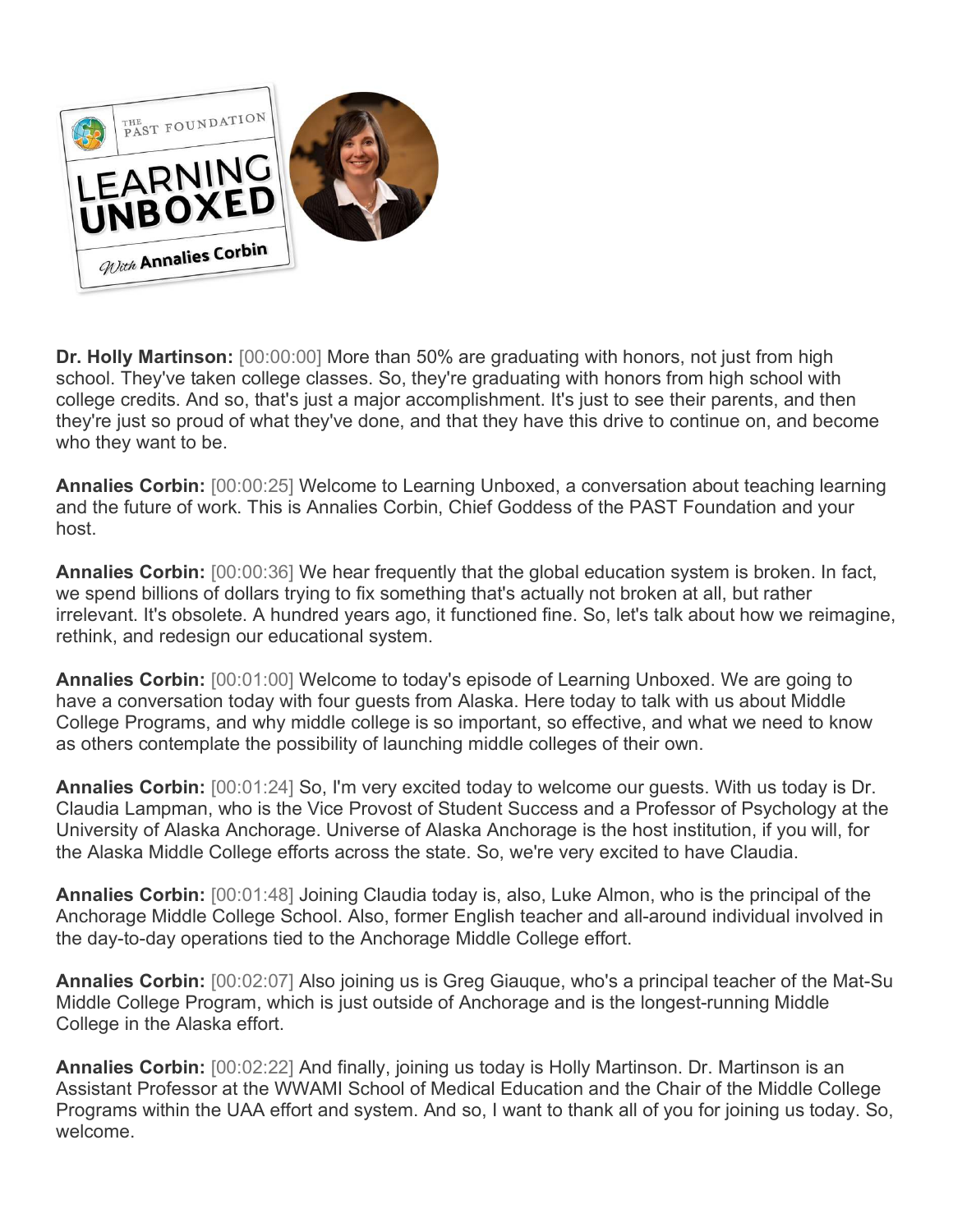## **Dr. Claudia Lampman:** [00:02:40] Thank you.

## **Dr. Holly Martinson:** [00:02:41] Thank you.

**Annalies Corbin:** [00:02:41] Excellent. As we get started here today, Claudia, I would like to start with you if we could. So, could you give our listeners, who are coming from a variety of backgrounds, experiences, and opportunities, the 70,000-foot overview of what the heck is a middle college and why does UAA want to be part of this effort.

**Dr. Claudia Lampman:** [00:03:06] Sure, yes. I'm coming from a faculty background at the University of Alaska Anchorage. And, now, Vice Provost for Student Success. I can tell you that at UAA, we have a long history of having secondary students commingle on our campus. We've had hundreds of them every year. And I've taught many, many of them in the 27 years I've been at UAA very successfully.

**Dr. Claudia Lampman:** [00:03:34] So, the Middle College Program here formalized that process. And as far as student success goes, I can think of almost no better students success initiative for members of our community than something like a Middle College, where students are able to get their feet wet, get a jumpstart on their college education, with the promise of almost up to two years of a college credit while they're still in high school, at no cost to them.

**Dr. Claudia Lampman:** [00:04:13] There really is no better initiative, I think, for the generation of students who are coming into college now. These are one of the most financially-needy generations in history, in terms of their ability to pay for college, and their families' ability to pay for college. So, this is an amazing opportunity for students who are ready to take that step when they're in 11th or 12th grade. And from all accounts, they are performing really, really well. So, this is a win for the university, and it's a win for our community.

**Annalies Corbin:** [00:04:52] Right. And it's a different experience, a little bit than an early college effort. And for many of our listeners, we talk frequently about some early college component, but there are some key differences between a middle college and an early college. And Greg, if we could turn to you quickly because the Mat-Su Middle College, when it wasn't originally called the Mat-Su Middle College School, but could you give us just a very brief overview of how that program started and when? And then, we're going to circle back around and talk a little bit about the differences between the middle college and early college experience. So, Greg, how did this first effort in Alaska come to be?

**Greg Giauque:** [00:05:41] So, originally, the middle college concept was born through the Assistant Superintendent of Instruction, Gene Stone, nine years ago. And his vision was to allow students, not only to take college classes, but to fully integrate in college. And the program began on the Eagle River campus. Basically, a small community campus where students were on campus, fullyintegrated in classes. And if there were classes that weren't offered on that campus, they could take them elsewhere. But the importance was having them in that location, and building a little bit of an effort into community with the students, as well as having some smaller class sizes, smaller staff.

**Greg Giauque:** [00:06:27] As the program evolved over time, we put in place some of the, I guess, checks, and balances, and policies to help the students become more successful, that we'll talk about a little bit later.

**Annalies Corbin:** [00:06:41] Right. And so, the other thing with a middle college is -- and so, Luke, you can also jump in on this as well, but from that K12 perspective, these ultimately get set up as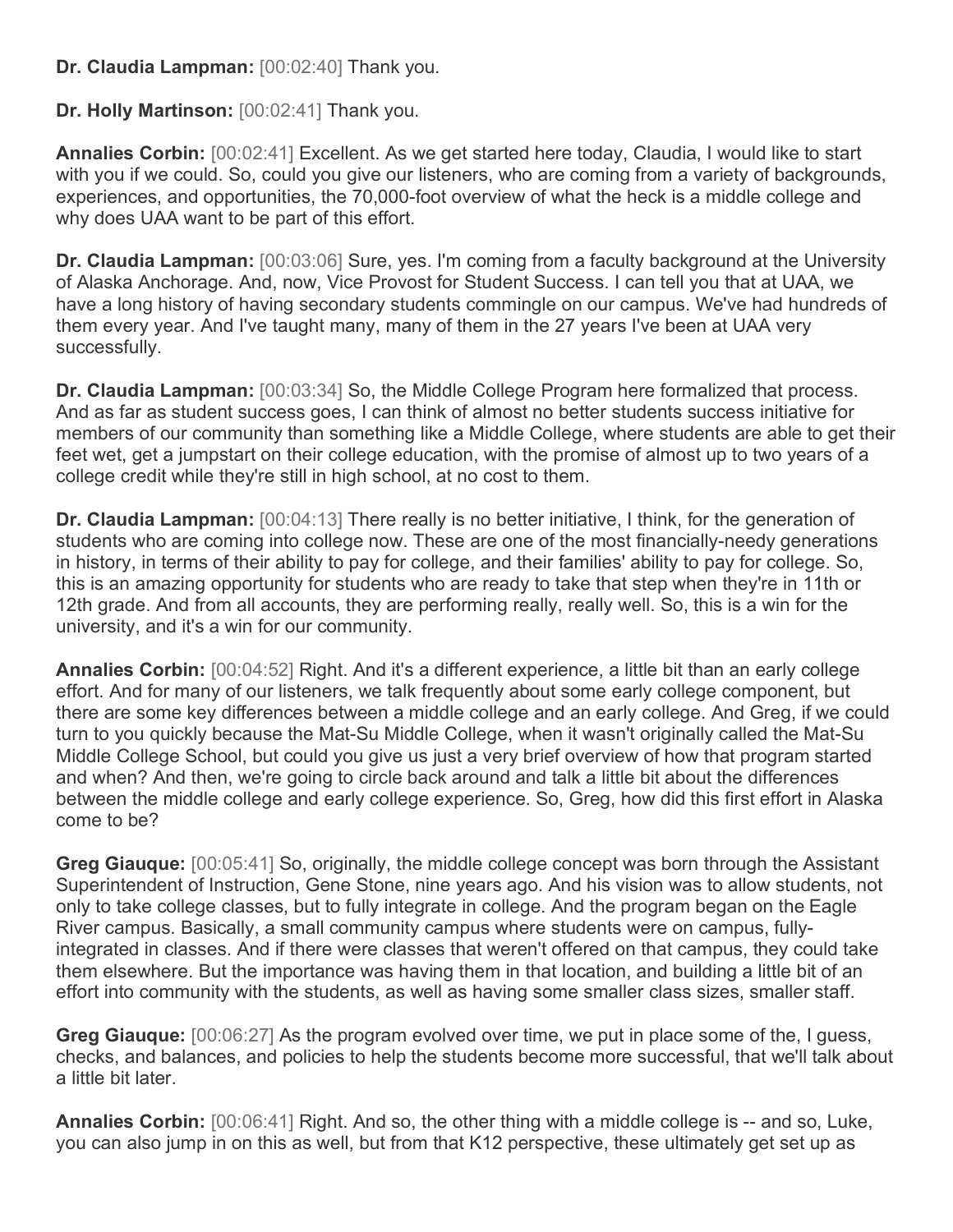schools. So, they're degree-granting. So, when your students leave either the Anchorage School District or, in this case, the Mat-Su School District,

actually, what does their diplomas say? Because that's one of the questions that I get all the time so. So, what's on that diploma?

**Luke Almon:** [00:07:10] Ours will simply say Alaska Middle College School, and it has been a little bit confusing for some people, and they seem to get hung up on the word "middle" and somehow misconstrue it with middle school. So, we do a little bit of explaining that it's actually a legitimate college credit that they're leaving with. And so, yeah, ours just says Alaska Middle College School.

**Annalies Corbin:** [00:07:33] And so, they've earned the high school diploma from the school district, in the case, Luke, of your district, Anchorage School District, represented by the structure of that middle college program. But then, they also walk away with actual credits, in this case, from the University of Alaska Anchorage tied to that. Correct?

**Luke Almon:** [00:07:54] Correct. And just the way Alaska State law works, if they're receiving a degree, or they've got enough academic credits to be the equivalent of a degree, they apply for that after graduation because they have to have obtained a diploma before they can receive a degree.

**Annalies Corbin:** [00:08:10] Correct. So, they have to have that high school diploma in hand before a post-secondary. The State of Alaska is allowed to issue them that credential. Correct?

**Greg Giauque:** [00:08:19] Correct. And we have about 15 students right now who could, theoretically, get their associates if they wanted to if they weren't continuing toward a bachelors.

**Annalies Corbin:** [00:08:27] Right. So, Holly, let's turn to you really quickly and help us set the stage because as Greg indicated, about six to eight years ago, as what became the Mat-Su Middle College School got started, and then within a few years an effort took hold in and around neighboring districts to expand the idea of middle college. And that's really that space where then, UAA, as that postsecondary institution, has to come in and

start thinking about leveraging coordinating, I guess, maybe is the best way to think about this, and maybe that's indicative of the title that you hear you have within the university setting as chair of the middle college programs at UAA. So, what's the university's role as the convener in this effort.

**Dr. Holly Martinson:** [00:09:18] So, as somebody who's stepped in about two years ago, I was really -- I was a first-generation college student. I was really interested in helping students find ways, so that they could easily transition high school into college. And so, I became involved in the middle college program to help bridge that transition and encourage more students to enroll in the middle college program.

**Dr. Holly Martinson:** [00:09:41] And, also, from the university perspective, how we could expand the middle college program to, not just Mat-Su and the Anchorage School District, but other school districts that we are connected with in and around Alaska. The University of Alaska Anchorage has multiple community campuses located throughout South Central Alaska. And so, our goal was to engage those community campuses and their local school districts on thinking about developing middle college programs. And one of the first middle college programs for colleges and school districts that we started to engage was Kodiak. And that's Kodiak College and Kodiak Island Borough School District.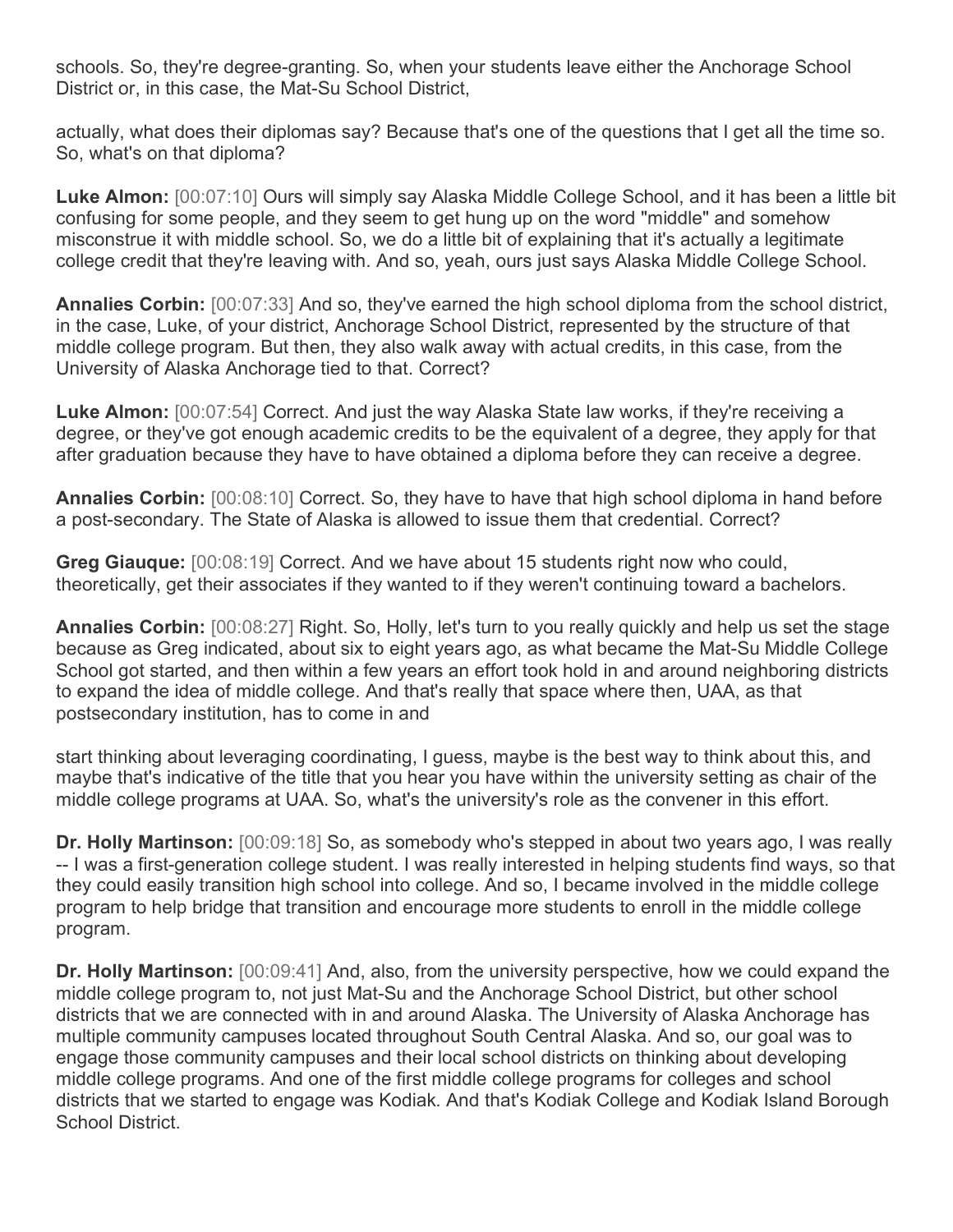**Dr. Holly Martinson:** [00:10:24] And so, that was one of the parts of my role was to look at how we could expand these programs and really provide more opportunities for students that maybe never thought that they would be going to college, or like me as a first generation college student, not really sure how or what I would be doing. And so, I think the middle college really provides that structure and helps decrease the cost and time for students to attain their degree. And so, really providing them with more opportunities and to feel like they can complete college, rather than just thinking of college as, possibly, this barrier that they don't know how to overcome.

**Annalies Corbin:** [00:11:06] And that's a big deal for the university system as a whole. So, Claudia, as we think about the work that Holly and her team are engaged in, having conversations in other communities about bringing middle college on, from the

university perspective, there has been lots and lots of chatter internally, as there always are. As I travel the world having these conversations or engaged in these projects, we see a lot of the same things that happen. And so, it's not uncommon at the post-secondary level for faculty, at the beginning of these conversations, to be a little bit concerned.

**Annalies Corbin:** [00:11:48] To your point, you've had high school students in and on the campus at University Alaska Anchorage for decades successfully. So, as an institution, it's not a huge lift. But, sometimes, culturally, as it relates to the institution of our practitioners, it can be a bit of a lift. And I know that our listeners would appreciate hearing from you a little bit about, how do you engage your faculty to say, "Let's do this thing, so that you can, then, be successful in the local school district and community"?

**Dr. Claudia Lampman:** [00:12:21] Sure, yeah. I think there, definitely, are some growing pains when an institution first starts a formal program. I think one of the things that really helped with some of those growing pains, those sort of grumbles from faculty about whether or not a student who is 16 years old is emotionally ready to be in college and socially ready to be in college.

**Dr. Claudia Lampman:** [00:12:52] And one of the things that I do think helped our faculty here was showing them the data that we really have had high school students successfully taking courses on our college all along for the entire 27 years I've been at UAA, and that they have successfully taught those students previously. It just wasn't as part of a formal program. So, I think that that really did help faculty to see, "Oh, yes, I've had these students in my classes all along. I just didn't know it."

**Dr. Claudia Lampman:** [00:13:27] I think the issue of social and emotional maturity, one of the other things that really helped there is to talk about how high school students are performing in courses. And from the data that I've seen from middle college students and high school students who have been at the University of Alaska Anchorage previously, these students are not just doing okay. They're doing better than the average student. They're performing better. They have higher GPAs.

**Dr. Claudia Lampman:** [00:14:00] And part of that might be because they are coming in more prepared than the average student at UAA. Whatever the case, I think having those conversations with faculty helped. It helped them to hear that students are being successful in college classroom, and that they are performing academically where they need to be, and that they really haven't been a lot of cases where a student's emotional or social maturity has been an issue.

**Dr. Claudia Lampman:** [00:14:36] I think it'll take some time to have the program on the campus for several years or more for that stuff to, sort of, go away and for faculty to realize that these are just UAA students, and they have every right to be here and deserve to be here if they are academically ready to be in courses, which they are. And I think it will sort itself out over time. But, I think, actually, the transition has been fairly smooth, given that this is still a really young program on the Anchorage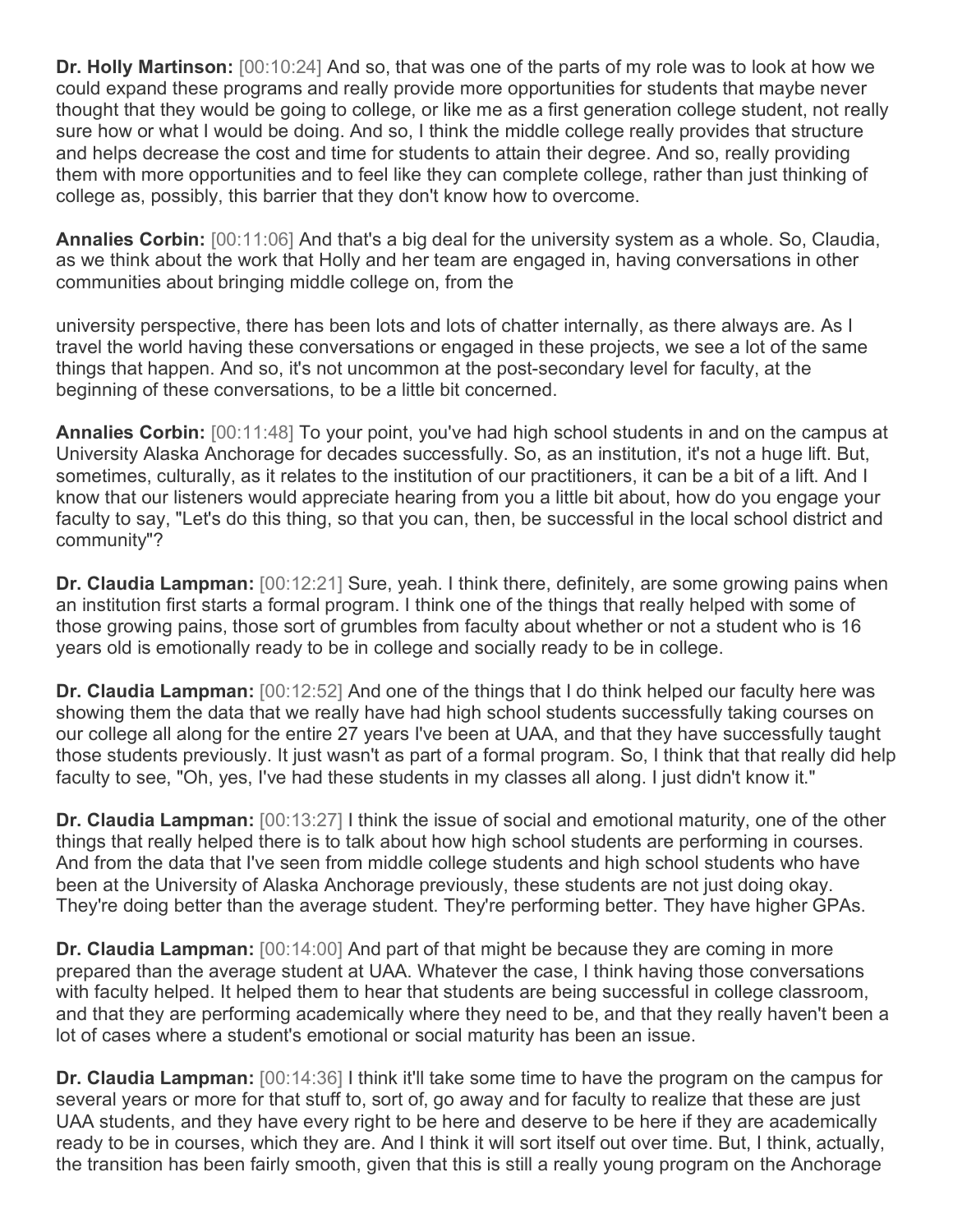campus. And I think, the few bumps in the road that we experienced early on were expected and fairly normal under the circumstances.

**Dr. Claudia Lampman:** [00:15:39] And just as an anecdote, I remember, we held a panel discussion that that Luke, and Holly, and Annalies, you participated in on campus for faculty and others on campus to learn about middle college. And I remember one of the faculty members saying, "Oh well. I had a student crying in the hallway," or something like that. And the truth is in 27 years of teaching, I've had a lot of students-

**Annalies Corbin:** [00:16:06] Exactly, there's a lot.

**Dr. Claudia Lampman:** [00:16:06] ... crying in school. So, I think, there just, sometimes, needs to be that reality check. But overall, I think, it's going well.

**Annalies Corbin:** [00:16:18] Yeah. And I think that just for the sake of helping our listeners, one of the things that's really intriguing to me, and for full transparency, I have been involved in working with all of you and helping out with some of the scale of the existing Alaska Middle College Program over the last year or so, which has given me the opportunity to really look inside and see what you, as Alaska, have been doing and what the attributes of the success of the program are because, back to Claudia's point, it has been very successful. And the data is actually demonstrating that these students are doing well and that they are, in fact, succeeding.

**Annalies Corbin:** [00:17:01] And part of that, Greg, I want to turn to you, having been involved in a program that's been around and has had numerous classes of students complete the middle college program over the years, it's not just that it's good that the students are holding their own, In many respects, the students are outperforming freshmen in many ways. And so, part of that, I would argue is tied to the support structure that you put in and around these students. Can you speak to that just for a moment, Greg, in terms of why you think your students are being successful?

**Greg Giauque:** [00:17:37] We really strive to improve all the time, and we have a scaffold support structure. We start with an orientation week. We're always looking to improve and make orientation week relevant. And then, we have seminar courses that students are enrolled in for this first time in either Math or we're English. And then, we have an academic preparation policy that we follow. We're not afraid to let students fail, but we also will react accordingly if that happens and help them climb out of that failure and see success again.

**Greg Giauque:** [00:18:17] And I really think that that is -- I think that's the big difference. When a student fails, and they're on their own, and they're living on their own for the first time, you know what, it's a hard reality to face. And if there's not somebody there helping them through that, they give up, and they move on in a different direction. Our students, we see that, we let them fail, let them get a little dirty, we dusted off, and we send them back down the track. And I really believe that that's why our students are as successful as they are.

**Annalies Corbin:** [00:18:49] Right. And so, Luke being in the big district, if you will, in Alaska, in Anchorage, so I assume you see some of the same things. It's a newer program, but it's steep in the foundations of existing program. And so, can you speak just a little bit about the student support? And in a large district, how do you ensure maximum number of students opt in or, at least, have the option to opt in? Because that's one of the big national conversations that happens about all of these earlyaccess programs is, how do we ensure (A), that they're equitable, that we're providing opportunity for students, and that it's not just our natural high-flyers because our natural high-flyers are predisposed to want to do these things, but how do we get to those other students? How do we accomplish that?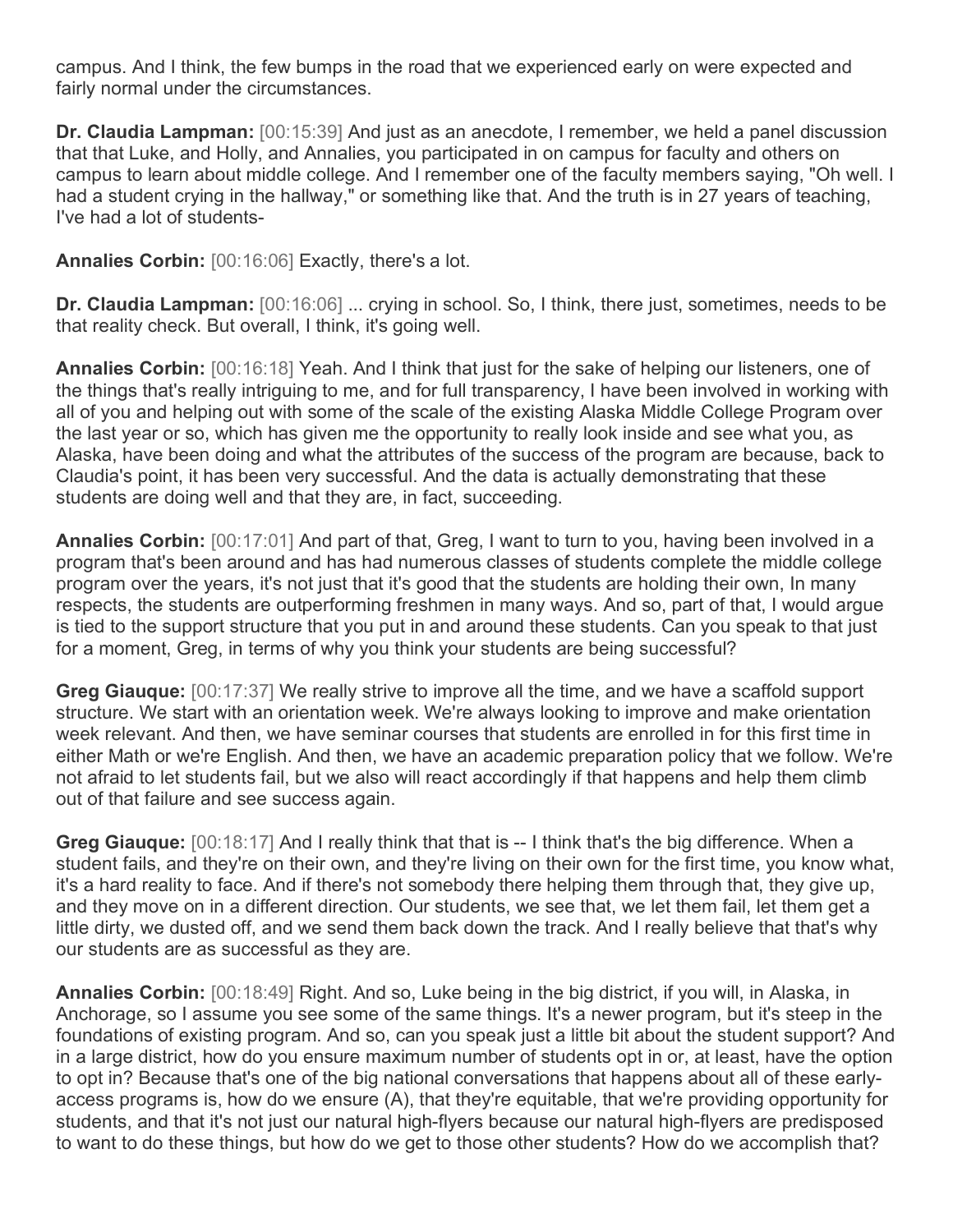**Luke Almon:** [00:19:38] So, one thing we did in the early spring was send an email to every single high school sophomore, and junior, and their parents in the entire Anchorage School District. And so, theoretically, as long as the student had an email address or a parent had an email address on file, they were given my contact information, a brief overview of the program, the web links. They would need to fill out an application if they wanted to, as well as kind of a timeline for when that's needed to be done. That seemed to work pretty well this year, especially in terms of just clarifying what the middle college program is based on what the perception might have been.

**Luke Almon:** [00:20:18] And then, we've also visited counseling department meetings. So, all counseling department chairs in the Anchorage School District meet monthly, and they're really our liaisons in each larger building within the Anchorage School District. So, all eight of the department chairs would be present. We have ongoing conversations with them. We also reach out to them be email proactively when we know we have application deadlines coming up to see who they might have in mind because they're, oftentimes, the chief recommender as part of our application process.

**Luke Almon:** [00:20:53] And then, kind of the next steps is we're trying to get out into the community in some more non-traditional environments where we can share that information. We did have an opportunity at a local church, for instance, that was just hosting an event about training and education, broadly speaking. And so, we sent information to that about just kind of our school profile, what we offer, what it looks like to try to reach those different communities. And in the past, we've also worked with other just community agencies that often deal with kids who might be firstgeneration college students, and then encourage them to apply as well.

**Annalies Corbin:** [00:21:31] All right. And so, then, as you think about from the university perspective, Holly, growing the programs, one of the things that you've been

working on is ensuring that as these students come to middle college from Anchorage, from Mat-Su eventually, from Kodiak, or some of the other community campus locations and affiliated school districts, how do you think about, as an institution, helping these students find their way?

**Annalies Corbin:** [00:22:00] Because as a parent, for example, and I'm a parent of a student in an early college, very similar, part of my interest, and I assume the interests of lots of parents out there who encouraging or supporting students to go into these programs is, "Hey, this is really awesome because," as Claudia pointed out, "it's two years are up to two years of college that are taken care of.".

**Annalies Corbin:** [00:22:23] So, it's one thing to sort of balance the parental aspiration, "Hey, let's get this paid for." And it's another to balance the student's creativity, their passion, really helping students find the appropriate path. And so, some of the work that you're engaged with university is figuring out how we create these multiple pathways of student experience opportunity and impact. So, how do you do that from a university perspective to ensure that these students coming from Anchorage or Mat-Su have programs to experience?

**Dr. Holly Martinson:** [00:22:56] I think that that's a very, very good question. So, I think, as a 16 year-old walking into a college class, they might not necessarily know exactly where they want to go, or what they want to do, or what career field they want to go into. They may have discovered in eighth grade that they really like science, kind of like I did, and that was something that they knew they want to do. But from my experience, I know students have to be engaged and sort of explore before they actually know where they want to go.

**Dr. Holly Martinson:** [00:23:30] And so, one of the things that we want to do with the middle college program is help those students explore and kind of identify areas that they'd be really interested in.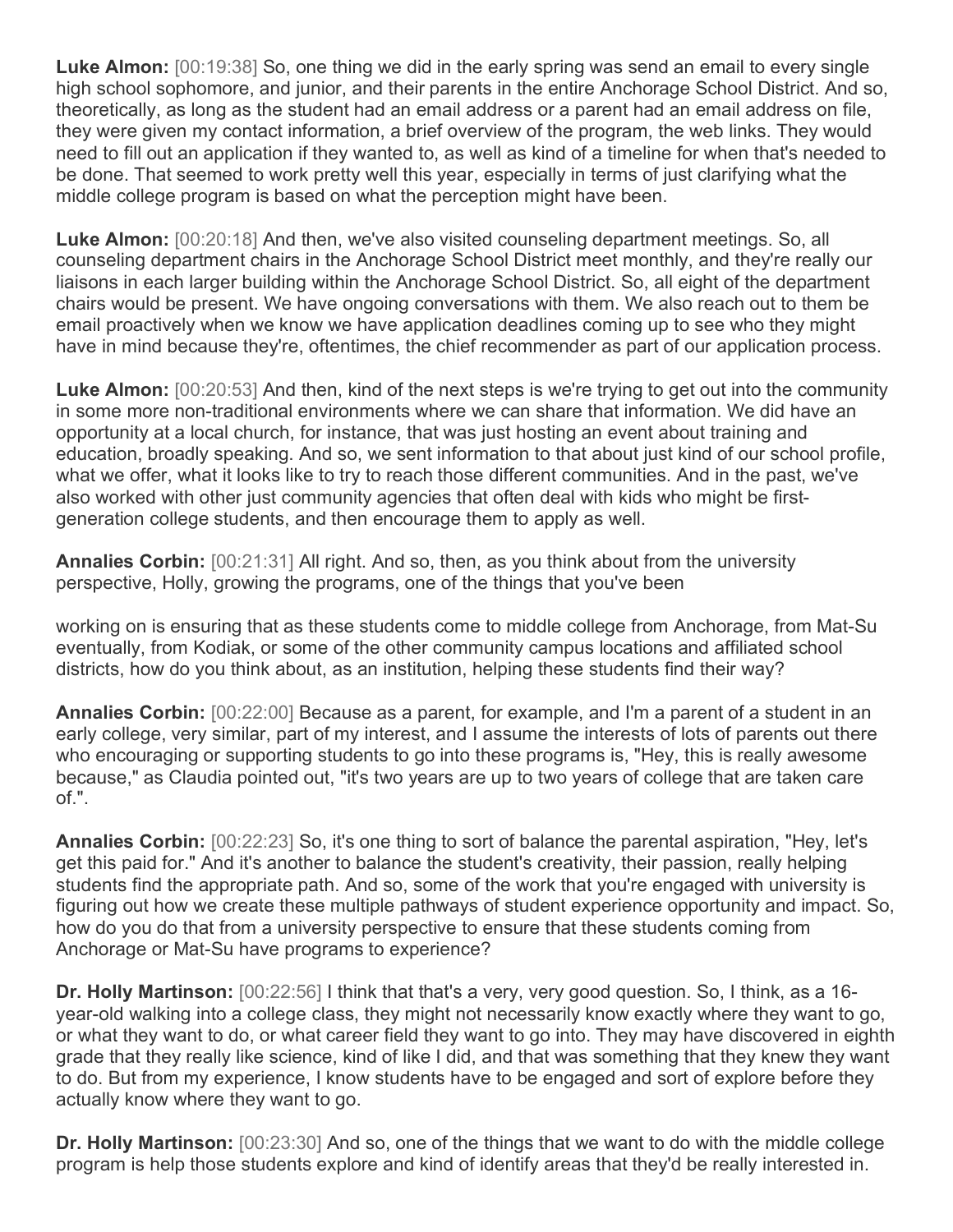And, I think, colleges across the United States are really looking at developing ways to have students, sort of, experience what it would be like or talk to somebody who's in a particular career field, so that they have kind of an understanding of what they would be going into, what would this look like. So, instead of

graduating from college and finding out, let's figure that out earlier, sort of, the first year that you're in there.

**Dr. Holly Martinson:** [00:24:05] And so, some of the ideas that we've been playing around with are looking at incorporating into the middle college's career exploration and understanding how the academic knowledge that you're learning in your classroom can, then, be exchanged for the career setting. And all this information that we're going to be gaining over these four years, you'll eventually be using in your career. And so, having that early understanding, I think, is really important for students.

**Dr. Holly Martinson:** [00:24:34] And so, some of the ideas that we've been talking about is engaging with alumni. So, people that have actually gone through these programs, and engaging with them, and talking to them about how they're using their knowledge, and sort of what was your experience like going through college. So, I think that's something that really helped me is talking to people and learning from their past experiences.

**Dr. Holly Martinson:** [00:24:55] So, that's one of the things that we're looking at with students, but also just having the opportunity for students to kind of explore earlier on and look at different career pathways and big topics like health, and engineering, and education. And there's so many different areas. Like in health, there's hundreds of different programs, and opportunities, and different career paths that students can go into. So, they need to really have that understanding or a time to dive deep into what would this look like or what would I be doing. And so, those are some of the kind of programs that we're interested in developing at all the middle college sites in Alaska.

**Annalies Corbin:** [00:25:35] And that's certainly one of the things that I see consistently is that when provided the opportunity for students to try things that they not just never had the experience or the exposure to but didn't even know existed is a powerful experience for students. And it does, in fact, impact the way they think about their next opportunity or their next piece of their journey in life.

**Annalies Corbin:** [00:26:00] I was very fortunate when I was on the ground a few weeks ago in Alaska to talk with a few of the students at the Mat-Su Middle College School. And, consistently, the students that I was chatting with - and Greg could certainly echo this - they are the greatest ambassadors for this program. One, those kids talked about how they gained so much experience and exposure just from having participated. And I assume, Greg, that you see that consistently by natural default. These are the kids that have opted in. They want to be there. But you're also fostering experience along the way by pushing these kids outside of their traditional comfort zone. I did hear the kids talk about that a little bit. So, how do you ensure that, Greg, as you move kids successfully through this program?

**Greg Giauque:** [00:26:56] Totally. Every student's different. And, sometimes, it's just a bit of a challenge. And I will say one thing, we consistently encourage us to put themselves out there. And we also let them know that, at any point in time, if they decide that the program is not what they wanted or not what they expected that they're able to return back to their home high school.

**Greg Giauque:** [00:27:20] And having that safety net is really an important piece for students to be willing to go ahead and step out in this role and take on the challenges of a college experience. Knowing that, "You know what, if I don't quite make it or if I'm not quite ready," that they're able to go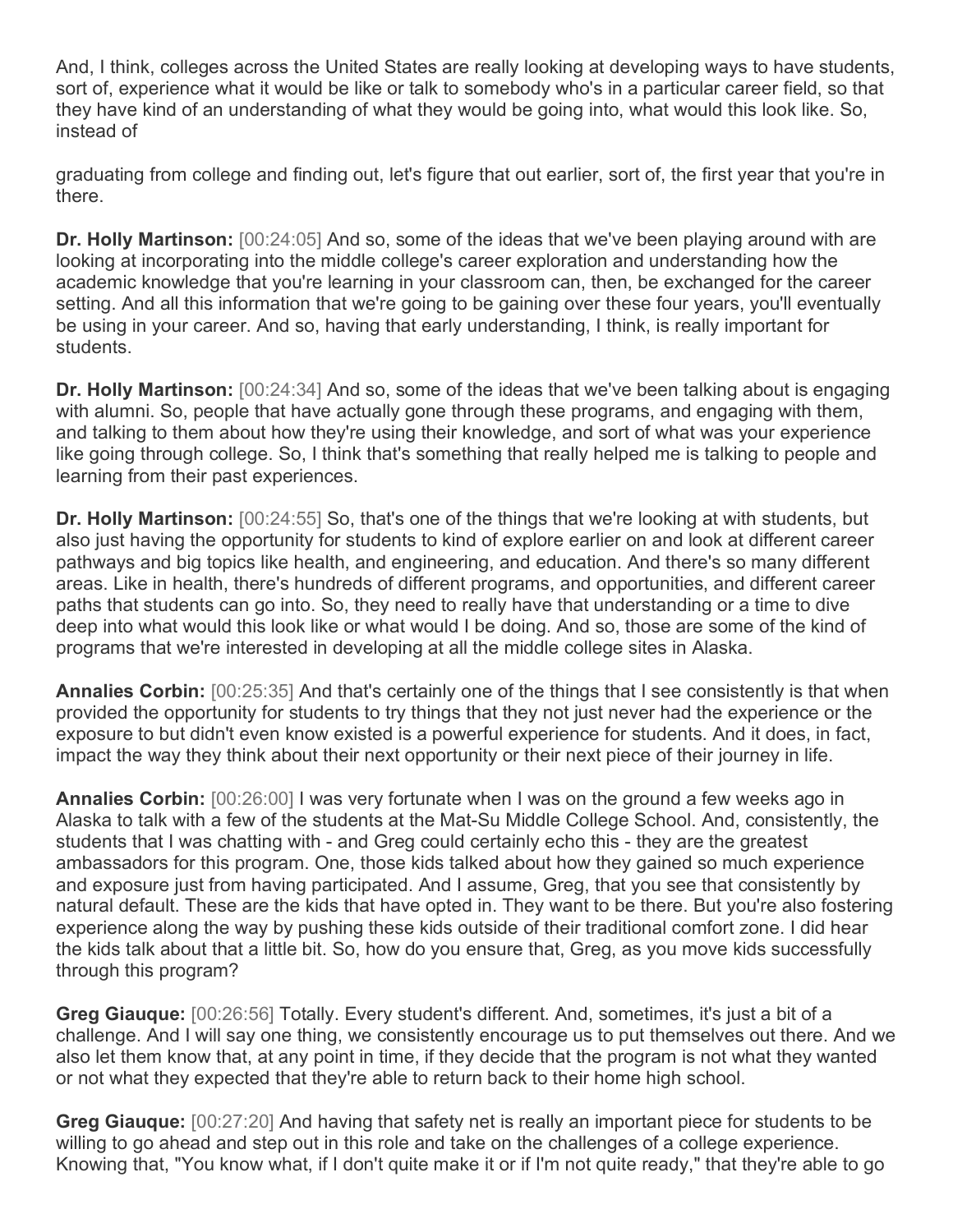back to their home high school. We see that quite frequently in a very small percentage, maybe 4%, %3% of our student population. Overwhelmingly, 70% of our population increases the amount of credits that they can take over a semester.

**Annalies Corbin:** [00:27:58] Yeah. And we see that consistently nationally as well that the students who actually stick, so to speak, for a whole host of reasons, that that experience is one that is a powerful one.

**Annalies Corbin:** [00:28:09] Claudia, as the university wrestles with scope and scale, because that is exactly what's happened as the Anchorage program moved on to main campus at the university, and suddenly, now, you have this swell of students that are not just on the periphery at the satellite campuses, this middle college idea, but now

actually on main campus, quite frankly, in everybody's face, so to speak. How do you think about university thought and positioning as it relates to ensuring that these students are successful as they move through the program? That's one piece of my question.

**Annalies Corbin:** [00:28:49] And the second piece of the question is, how do we ensure that multiple students through a variety of experiences can benefit from Middle College? There's this perceived notion that it's only for the highest achievers, which is not the case, and that it's only really highstructured, academic pathways, that it's not about career tech, it's not about the arts, that it's not about micro credentialing or micro majors, it's about these big full-blown things. And the reality is middle college can be all of those things in one form or another. So, how do you address those concerns from the outside?

**Dr. Claudia Lampman:** [00:29:29] Yeah. Okay. So, there was a lot in that question.

**Annalies Corbin:** [00:29:31] Sorry. I get really excited sometimes.

**Dr. Claudia Lampman:** [00:29:33] A couple of things that came to mind is we really need to have excellent advising on the university side and counseling on the high school side that work together to make sure that we're customizing this experience for each student.

**Dr. Claudia Lampman:** [00:29:53] So, one of the things we've been spending a lot of time on the UAA campus doing is working out our first-year academic pathways for students. And the University of Alaska Anchorage is interesting in that we, in the state, don't have a community college system. So, students come to us at every possible level of preparation. And our middle college students, yes, they're testing into either Writing or Math at the college level, but they are coming to us, like all of our students, at different levels of preparation and with different levels of interest.

**Dr. Claudia Lampman:** [00:30:28] And I think one of the greatest opportunities of the middle college program is that we can sit the student down and talk to them and their

families about, "What are your goals right now? And what are your goals in the future?" And customize a plan for them that will help them meet their high school requirements but, also, start to explore for their future. And being on a large campus in Anchorage, that gives students even more opportunities to explore because we offer a thousand different undergraduate sections every semester, courses, every semester. So, there's a lot to choose from, everything ranging from a pathway in Industry and Technical Education, to Business, to Engineering, to Arts and Sciences.

**Dr. Claudia Lampman:** [00:31:18] So, there's every possibility here. And I think our job is to provide advising, well-coordinated academic advising, well-coordinated with the high school counseling to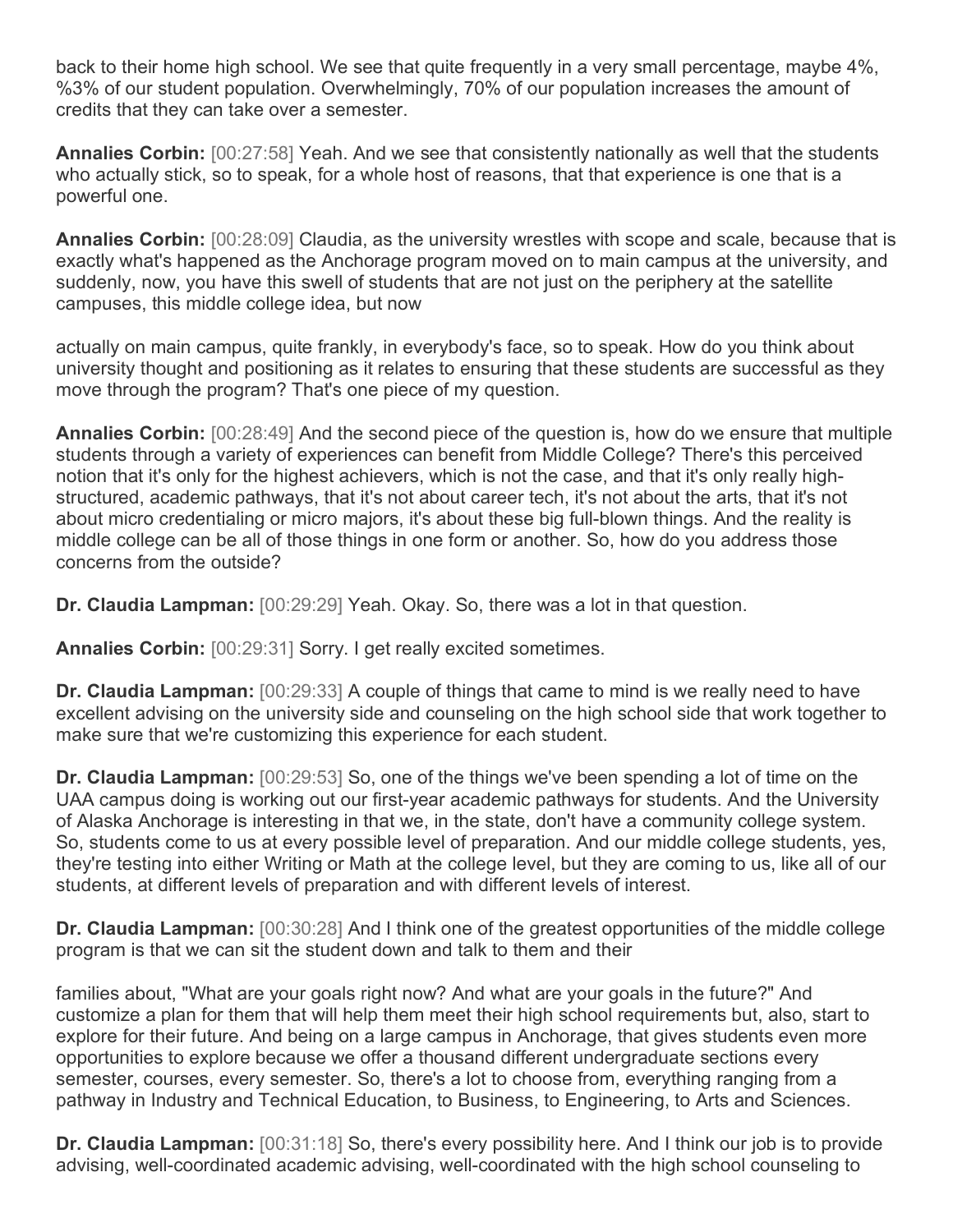make sure that the student is checking their boxes for high school but, also, getting to explore at the college level.

**Dr. Claudia Lampman:** [00:31:42] And as the parent of two students who took advantage of early college, my son and daughter both started here at our university when they were 15 years old, one of the things that that opened up for them is the possibility of double majoring, even triple majoring, or minoring, getting some of those micro credentials because when you start college early, you can get some of those basic requirements out of the way, and then open yourself up to more possibilities.

**Dr. Claudia Lampman:** [00:32:21] And I think the student today, that's more important than ever to be able to work on different kinds of levels of credentialing. Picking up a minor, or picking up a certificate, an occupational endorsement along the way is something that can help them get a job while they're in school.

**Dr. Claudia Lampman:** [00:32:45] And I think getting that head start on college while you're still in high school, figuring out how to do the work before you're 100% immersed in that world, will allow you to learn how to juggle well and learn how to expose yourself to lots of different opportunities that might not be there if you only have the funding, basically, for one four-year degree. So, I think it's really an amazing program, as long as we provide students with the best advice that we can give them about what those options are and how to explore those options through the middle college.

**Annalies Corbin:** [00:33:36] Right. And just to be clear for our listeners, the structure in Alaska is that the collegiate credit in middle college is paid for and funded by the school districts, the K12 district. Is that correct, Luke and Greg? Either one of you can jump in here.

**Greg Giauque:** [00:33:57] Yes.

**Annalies Corbin:** [00:33:58] Yeah. And that's-

**Greg Giauque:** [00:33:58] It's important.

**Annalies Corbin:** [00:34:00] And that's a big deal, right? That's the short answer, right? It is convoluted, and it's complex. There's lots of negotiation going on. And we don't need to get into the weeds of that. But the reality of it is that from a financial standpoint, from the family perspective, it's value-add, in that sense.

**Dr. Claudia Lampman:** [00:34:18] Absolutely.

**Greg Giauque:** [00:34:19] Absolutely.

**Annalies Corbin:** [00:34:19] Yeah. Luke, how do you -- one of the one of the questions that I get all the time is about the difference between early college and middle college. And it's a very gray area to explain the difference. The short version difference of the two of them is that an early college is restructure to the entire school or school district tied to it is changing where and how students earn high school credits, so that the majority of students can earn collegiate credit before they leave there. That's the basic definition of early college.

**Annalies Corbin:** [00:34:51] A middle college a little bit different in the sense that the district itself doesn't necessarily have to restructure, but there's still an expectation or responsibility of the district's part to ensure students' readiness as it relates to middle college.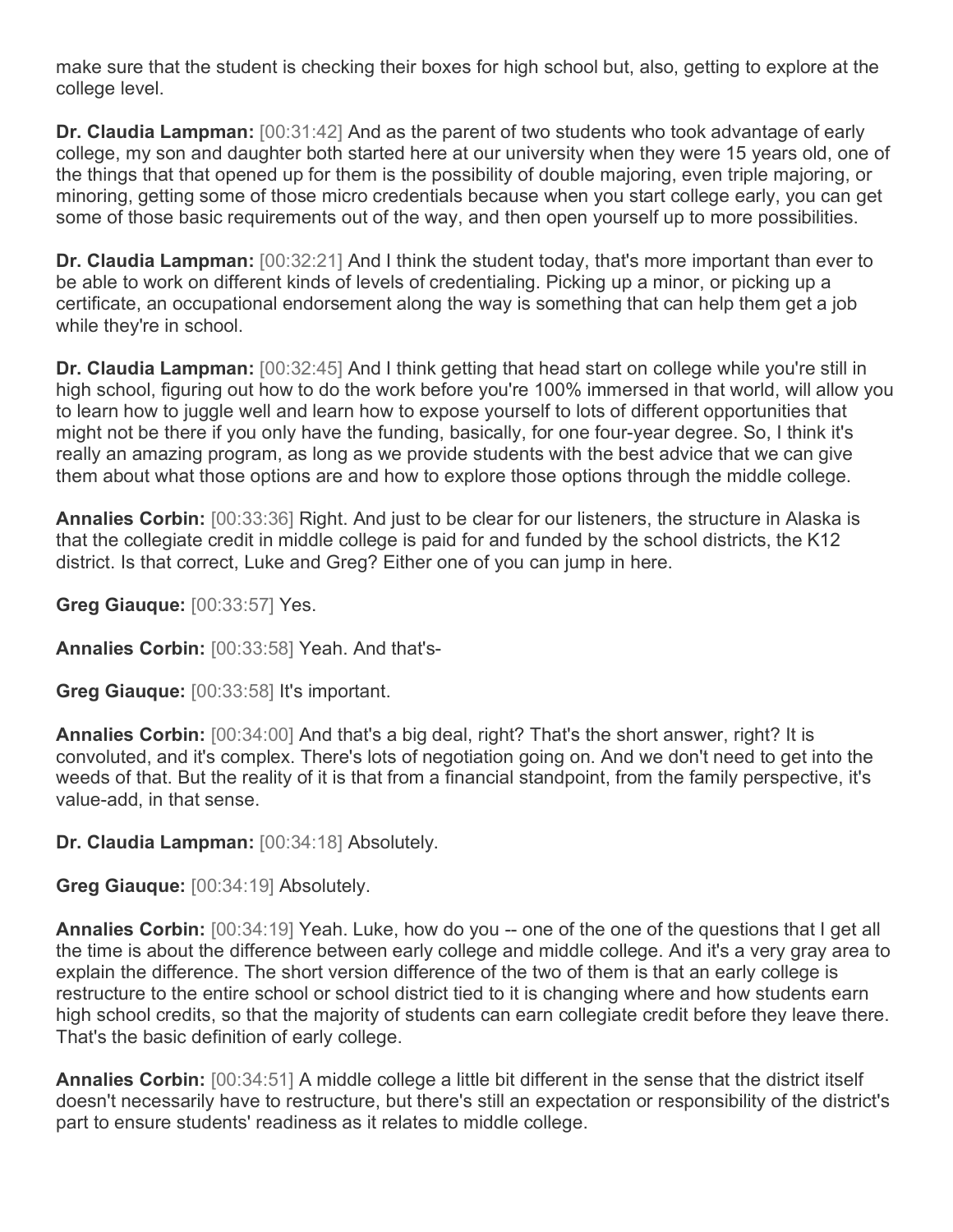**Annalies Corbin:** [00:35:05] So, coming out of the big district in the state, so how is the school district thinking about and managing that opportunity expectation? Maybe that's the best way to put it. How do you ensure student readiness across a broad diverse group of students rather than just your natural high-flyers? How do you do that?

**Luke Almon:** [00:35:27] Right. I think what we've tried to do thus far is to define what preparation actually looks like, both academically and socially, for a student who would be interested in coming here because we know it's a balance of those two sets of traits that will make them successful. And so, just based on kind of some internal analysis, we can give students as early, really, as 7th or 8th grade an idea of what the Math and Writing pathway should kind of look like, within reason of what the Anchorage School District offers. I think it's just early awareness about what needs to get done before they get here is probably a motivating factor in and of itself.

**Luke Almon:** [00:36:12] I think one area that certainly could probably use a little bit of work is just the kind of writing preparation students are getting. I mean, coming out of a writing and teaching background, I know that many high school English courses are heavily focused on literature. And I mean that I think is traditional for a lot of high schools. And while there is writing with that, it's not exactly the type of writing that most students are going to have to do in that first composition course once they get here.

**Luke Almon:** [00:36:41] And, of course, our advisory teachers on the English and the Humanities side are able to kind of teach directly to that course and give the kids the kind of support they need to be able to develop that skill, but that's just kind of one area where I think reaching back for middle school. And then, as they're transitioning into high school, making sure that writing is kind of a primary focus within the English, History, and other Humanities courses is a real key to them being successful in those early classes, especially that are reading and writing-heavy.

**Annalies Corbin:** [00:37:12] And we see that consistently across post-secondary and postsecondary experience and the same applies. Greg, I know that you spend your teacher time within the back to middle college school in the Math and Science space and see a lot of similar experiences and opportunities with a student. But those are

those foundational skills that are going to ensure that they're successful both in college and in career. So-

**Greg Giauque:** [00:37:37] One thing, I think, that in the State that we can do a little better job on is K-20 curricular alignment. For students who are wanting a middle college experience, Luke touched on the academic writing. We see that. That's our biggest hurdle. And then, our second hurdle, interestingly enough, is the physical sciences, chemistry in particular, as a prerequisite for certain courses.

**Greg Giauque:** [00:38:02] And as a sophomore in our district, it's not necessarily a prerequisite to have had chemistry. So, some of those things. Those are some of those challenges that we face. As well as certain courses that don't necessarily have a curricular pairing, so that they're getting both high school and college credit for it. And with a small staff, Luke faces it as well, we're challenged, at times, to meet graduation requirements, as well as giving those students as much choice on the college side as possible.

**Annalies Corbin:** [00:38:35] Yeah. And so, just for clarification for our listeners, in Alaska, you participate in dual enrollment, concurrent enrollment, just college courses, just high school courses. And so, there's a variety of ways that students have access to and need to, to be able to fulfill the variety requirements to get you from point A to point B.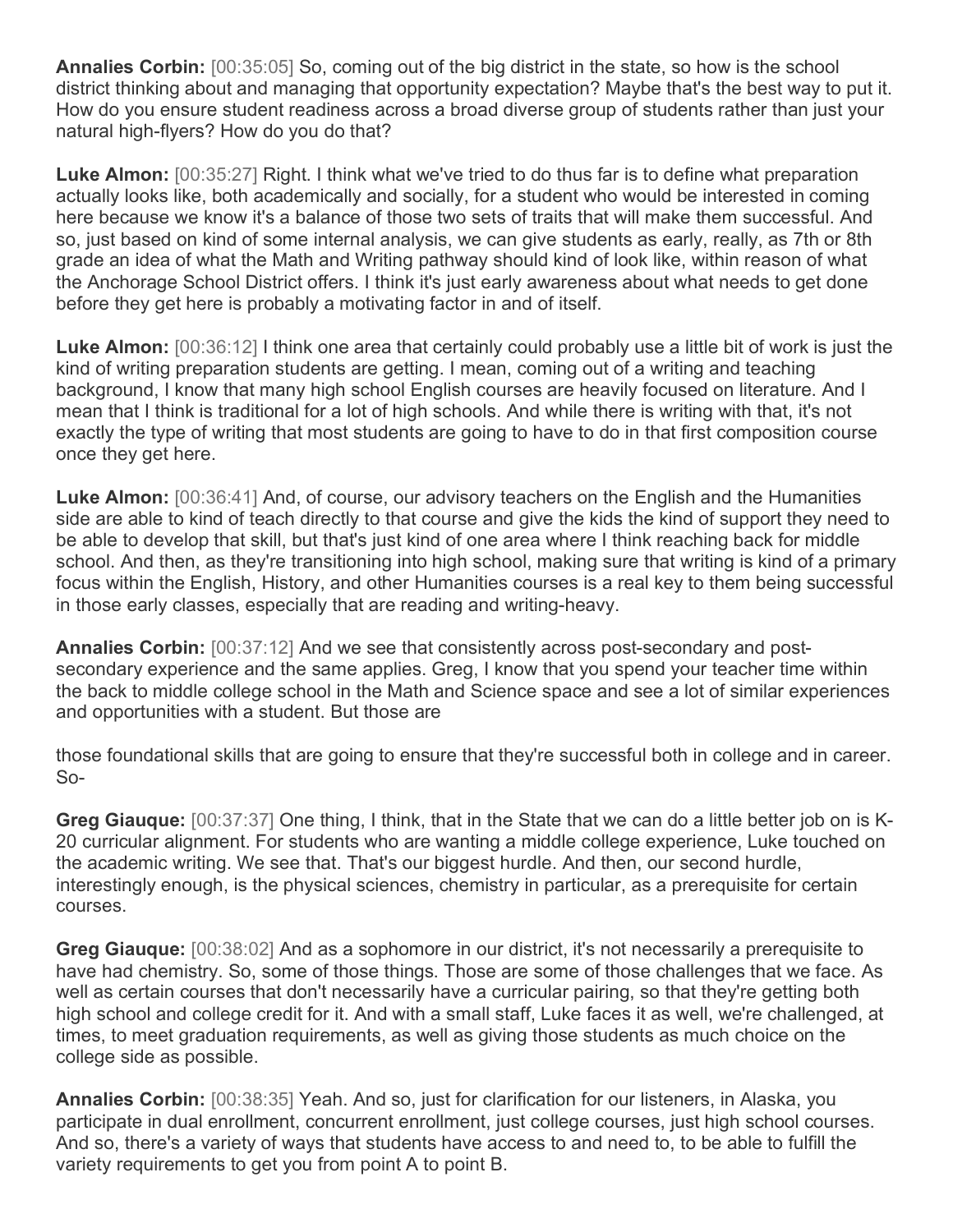**Greg Giauque:** [00:38:57] Yeah, absolutely. And for your listeners, our school district is the size of the State of Delaware. We have schools that are K12 with 40 kids. And then, we have our larger comprehensive high schools with over a thousand. So, we are very diverse in that. And to have one policy that meets everyone's needs is a challenge. So, when that happens, of course, we have policies, and we have curriculum that is a little more broad, and open, and which, at times, for our students who are incoming into college, they can challenge a bit depending on where they've come from.

**Annalies Corbin:** [00:39:38] Right. And it is. And it's a very complex thing to wrestle with in the single largest state in our union. Geography is real in Alaska. It's real

everywhere, but I don't think that people truly understand the meaning of geography until you you get to Alaska. And to your point, you recognize that you have such a broad diversity of opportunity, experience, culture. The state is so incredibly diverse. And so, you're wrestling with a lot of things.

**Annalies Corbin:** [00:40:15] Being mindful of everybody's time, just very quickly, as we do a final wrap here. Holly, so for folks out there thinking about doing this, young faculty new at their universities, and someone says, "Hey, we're thinking about doing this middle college thing," what's your best advice?

**Dr. Holly Martinson:** [00:40:35] My advice is that you have to be passionate. For me, this is a passion of mine is to make students successful and to allow them to become whoever they want to be. And I think, by having this college experience, students really get a step up early in high school. And then, knowing that they're capable of completing a college class will encourage them to make the transition and go to college because they understand what a college course is, they understand the value in college, and they understand how it's to help them become more successful in whatever they want to do.

**Dr. Holly Martinson:** [00:41:13] So, I think having that passion of helping students. I mean, working in a school district or at a university, I think, we're all passionate about helping students. But, really, these students can transform their lives by having this experience. And so, I think that this is an extremely valuable program for any school district that wants to take on this challenge. There are a lot of people out there that have done it for you, so you can learn. But there's also -- every school district, and every college, and community college is unique.

**Dr. Holly Martinson:** [00:41:48] And so, understanding and getting support from within and, also, establishing a partnership. I think that's, really, the big component is establishing a partnership that's going to be successful between a school district and a college. And I think that partnership is really what drives the program because it's not just a school district, it's not just the college, it's really working together to help the students become successful.

**Dr. Holly Martinson:** [00:42:15] So, I think anybody should do it. And it's very valuable and knowing that these students are going to be successful. And that going to this honor ceremony last Friday, more than 50% are graduating with honors, not just from high school, but they've taken college classes. So, they're graduating from honors from high school with college credit. And so, that's just a major accomplishment. It's just to see their parents, and then they're just so proud of what they've done, and that they have this drive to continue on and become who they want to be.

**Annalies Corbin:** [00:42:51] It's a great life experience regardless of what they do with it, right. So, Luke, from you, any last thoughts that you would leave with folks contemplating doing this?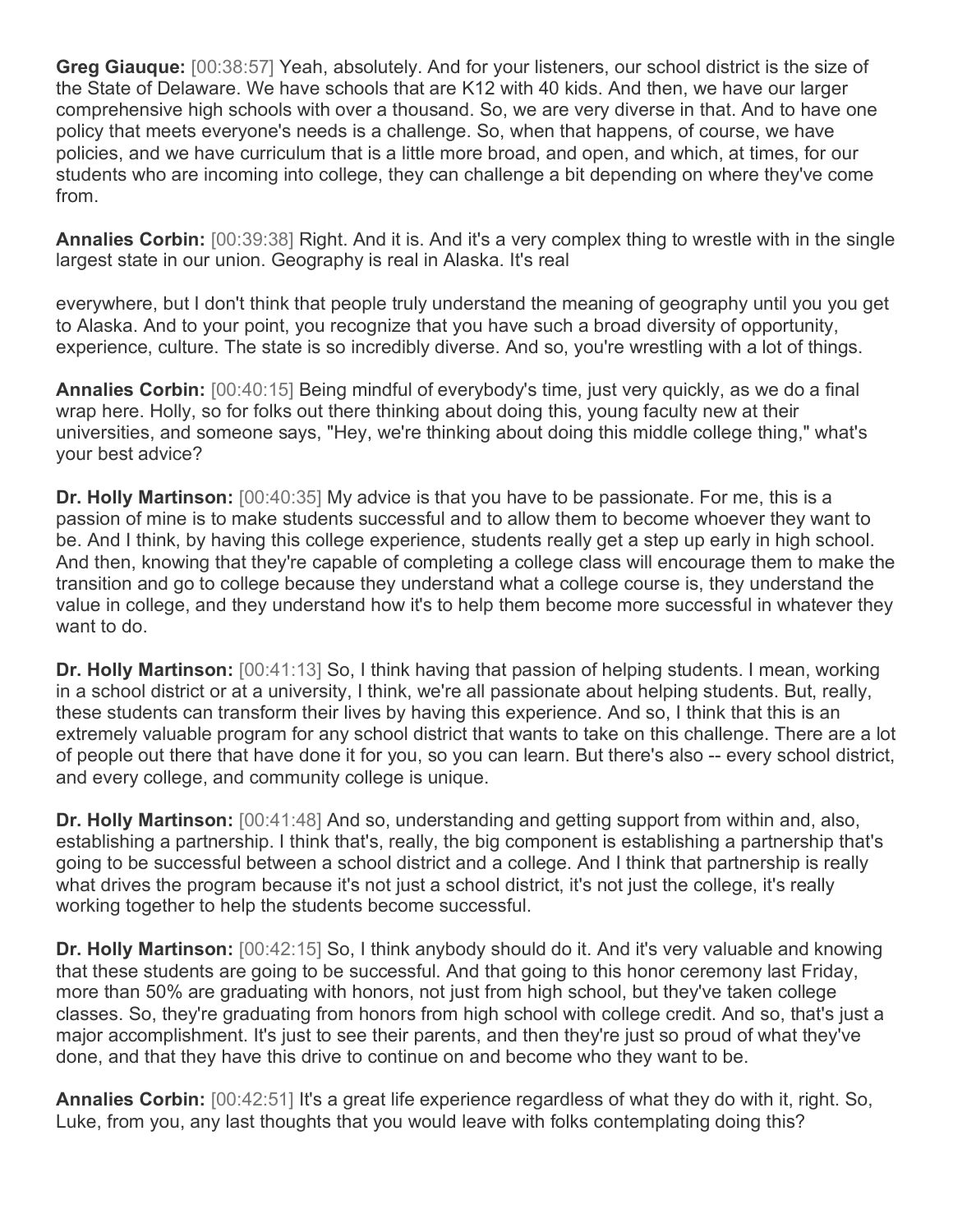**Luke Almon:** [00:43:00] Yeah, I think I'd echo what Holly said about just coordination and good partnership because, I think, in the early stages, you really do have to figure out what classes are students going to be taking, how are those going to count on a college transcript and high school transcript because it's probably rarely perfect that the college offerings are just automatically going to fill graduation requirements. And any state is going to have some idiosyncrasies. I mean, ours happen to be Alaska Studies and some others that kids would normally take early in their high school career but not all have. And so, every kid is not approaching from equivalent backgrounds.

**Luke Almon:** [00:43:37] And then, the other part, I think, for universities is that it's -- I mean, my understanding of it is it's just a good investment because you have kids coming to the university who have just a little bit of additional support, so that by the time they're released by their school district support, they're much more confident, and also much more likely to get through their four-year degree because they've seen it early and not been completely cast off without any support to get them through those, especially the first six weeks they're here, it's really important it is.

**Annalies Corbin:** [00:44:09] It is. There is nothing like a freshman, absolutely, a freshmen experience. Greg, what would you add to that?

**Greg Giauque:** [00:44:14] I would say don't be afraid to do it. And I think there's one thing I love about my job is there's never a dull moment, lots of decisions. The challenge of making two systems work together is like nothing else in the world. And you work with amazing people, and you get to see a different aspect of the world. And, ultimately, it's what's best for kids. And every day, when I come to work, I'm excited. So, yeah, I'm doing good things where students, it's nice, as a high school teacher, they bring me chocolates once in a while

**Annalies Corbin:** [00:44:51] It does. It makes it makes a wonderful, right? So, Claudia, we're going to close with you because you're wrangling all of this. And so, just to be really clear, for our listeners, University of Alaska Anchorage's middle college endeavor is multiple partnerships. So, as we close, thinking about this partnership pieces, multiple school districts, looking to scale, that's a complex endeavor. So, what do you leave our listeners with?

**Dr. Claudia Lampman:** [00:45:26] Wow, yeah. So, I think that the answer to a lot of questions that I get asked is really important, intentional communication and messaging is key. And I think that, oftentimes, these things just sort of pop up and happen on campus. And, sometimes, that's just the way it is. But I think that it's really, really important to pay attention to the relationship, not just between the K12 partner and the university partner, but involving key people on campus in the decision making and creation of these programs, I think, can avoid some potential problems down the line.

**Dr. Claudia Lampman:** [00:46:17] So, having some faculty members, staff members from both sides involved in the decision making and planning, and just really strong communication and problem solving because there will be problems. I think, you just need to be prepared to troubleshoot. But this is a truly worthwhile endeavor. This is a student success initiative that help all involved. It's beneficial to our students, it's beneficial to our community. It's beneficial to the university, and to the K12 partner. So, I think it's a it's a super worthwhile endeavor.

**Dr. Claudia Lampman:** [00:47:03] I'd encourage people to go after it. We do know K12 and higher ed, there is a bit of a disconnect, as others have mentioned in terms of

preparation. And I think this helps us start to bridge that, and to talk to one another, and work with one another, so that we are doing the best for all of our students, not just the ones who can do middle college. Those partnerships are absolutely key to the students' success in our communities.